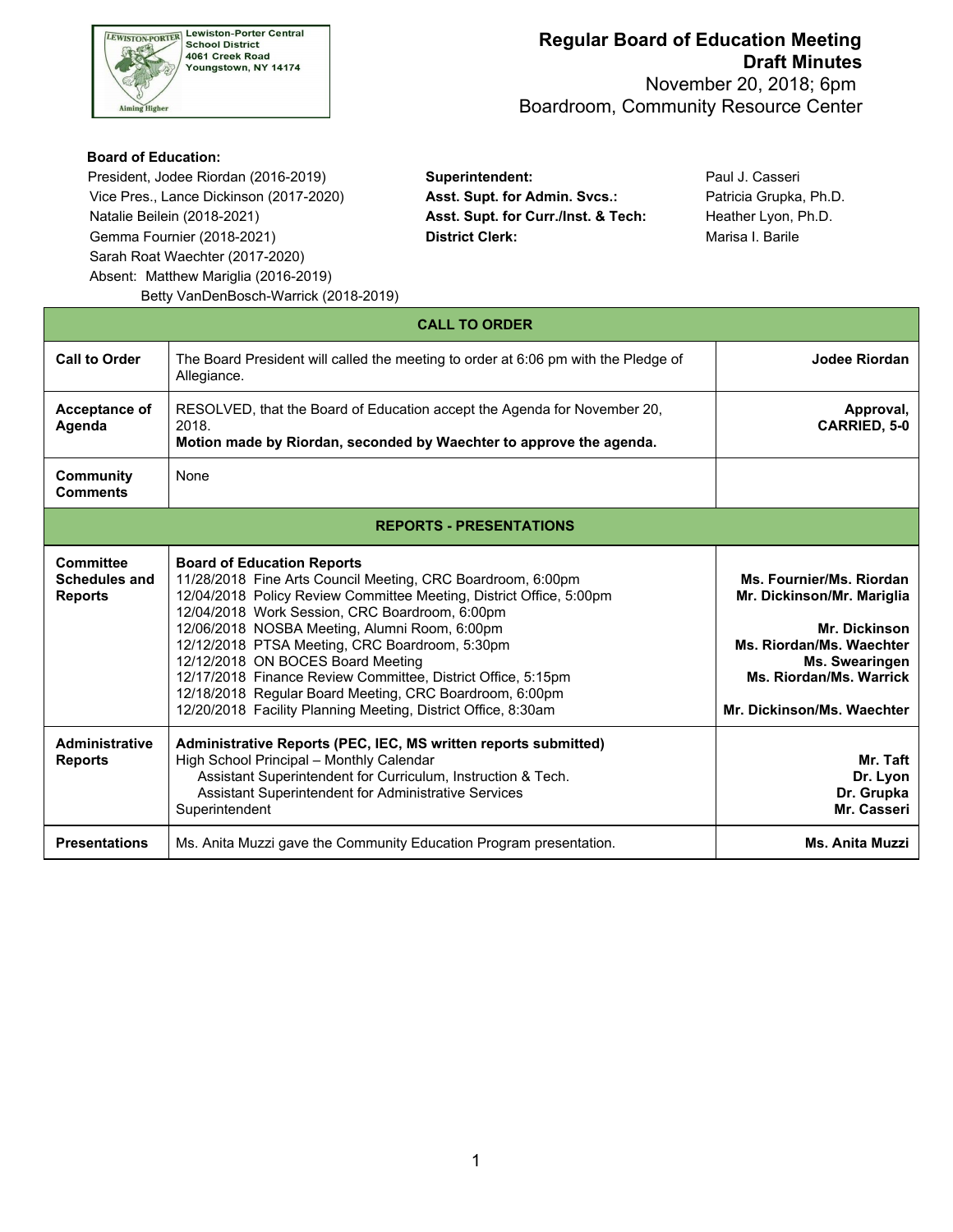

| <b>RECOGNITIONS</b>                                                          |                                                                                                                                                                                                                                                                                                                                                                                                                                                                                                                                                                                                                                                                                                                                                                       |                                                                                   |  |  |  |  |
|------------------------------------------------------------------------------|-----------------------------------------------------------------------------------------------------------------------------------------------------------------------------------------------------------------------------------------------------------------------------------------------------------------------------------------------------------------------------------------------------------------------------------------------------------------------------------------------------------------------------------------------------------------------------------------------------------------------------------------------------------------------------------------------------------------------------------------------------------------------|-----------------------------------------------------------------------------------|--|--|--|--|
| <b>Recognition</b>                                                           | 2018-19 National Technical Honor Society Inductees<br>Victoria Hayhurst, Taylor Morrissette and Brett Teubner.                                                                                                                                                                                                                                                                                                                                                                                                                                                                                                                                                                                                                                                        | Mr. Taft                                                                          |  |  |  |  |
|                                                                              | School Related Professional Day (LPUEE, LPAP, CSEA)                                                                                                                                                                                                                                                                                                                                                                                                                                                                                                                                                                                                                                                                                                                   | Mr. Casseri                                                                       |  |  |  |  |
|                                                                              | <b>Mini Grants Awards:</b><br>C. Allen-Thomas "Social / Emotional Coping Strategy" \$303.00<br>S. Chapman, K. Maggi, A. VanEgmond "Journaling in the Classroom" \$300.00<br>K. Milleville "Kindness Rocks" \$250.00<br>K. Yager "Create Your Own Business/Invention Convention" \$432.98<br>W. Hauck "The Great Word House, an Online Program" \$275.00<br>F. Spinnegan "String Ensemble Workshop" \$125.00<br>C. Loncar "Flexible Seating" \$255.89<br>L. Harvey, A. Golden "Inquiry Project" \$150.00<br>M. Kankolenski, A. Wall, C. Marshall "The Immortal Life of Henrietta Lacks" \$431.64<br>N. Alonzo "Technology Improvement" \$349.75<br>C. Glor (share with C. D'Anna) "Earth Science Probeware" \$475.00<br>J. Mango "Foreign Language Immersion" \$135.00 | Mr. Newton                                                                        |  |  |  |  |
| <b>Recess</b>                                                                | A short recess was taken from 7:00 pm to 7:13 pm to recognize the accomplishments<br>of the students and staff.                                                                                                                                                                                                                                                                                                                                                                                                                                                                                                                                                                                                                                                       |                                                                                   |  |  |  |  |
|                                                                              | <b>DISTRICT OPERATIONS</b>                                                                                                                                                                                                                                                                                                                                                                                                                                                                                                                                                                                                                                                                                                                                            |                                                                                   |  |  |  |  |
| <b>Minutes</b>                                                               | RESOLVED, that the Board of Education approve the Minutes from the October 16,<br>2018 Regular Board of Education Meeting as submitted by the District Clerk.<br>Motion made by Riordan, seconded by Waechter to approve M-1.                                                                                                                                                                                                                                                                                                                                                                                                                                                                                                                                         | M-1<br>Approval,<br>CARRIED, 5-0                                                  |  |  |  |  |
| <b>Minutes</b>                                                               | RESOLVED, that the Board of Education approve the Minutes from the November 6,<br>2018 Work Session and Regular Board of Education Meeting, as submitted by the<br>District Clerk.<br>Motion made by Riordan, seconded by Dickinson to approve M-2.                                                                                                                                                                                                                                                                                                                                                                                                                                                                                                                   | M-2<br>Approval,<br><b>CARRIED, 5-0</b>                                           |  |  |  |  |
| <b>Consent</b><br><b>Agenda for</b><br><b>Financial</b><br><b>Operations</b> | RESOLVED, that the Board of Education approve the following, Items NF-1 through<br>NF-5, in the financial consent agenda as submitted by the Administration:<br><b>Budget Status Reports</b><br><b>Treasurer's Report</b><br><b>Claims</b><br><b>Transfer History</b><br><b>Transfers Pending Board Approval</b><br>Motion made by Riordan, seconded by Beilein to approve NF-1 to NF-5.                                                                                                                                                                                                                                                                                                                                                                              | Approval,<br>CARRIED, 5-0<br>NF-1<br>$NF-2$<br><b>NF-3</b><br>NF-4<br><b>NF-5</b> |  |  |  |  |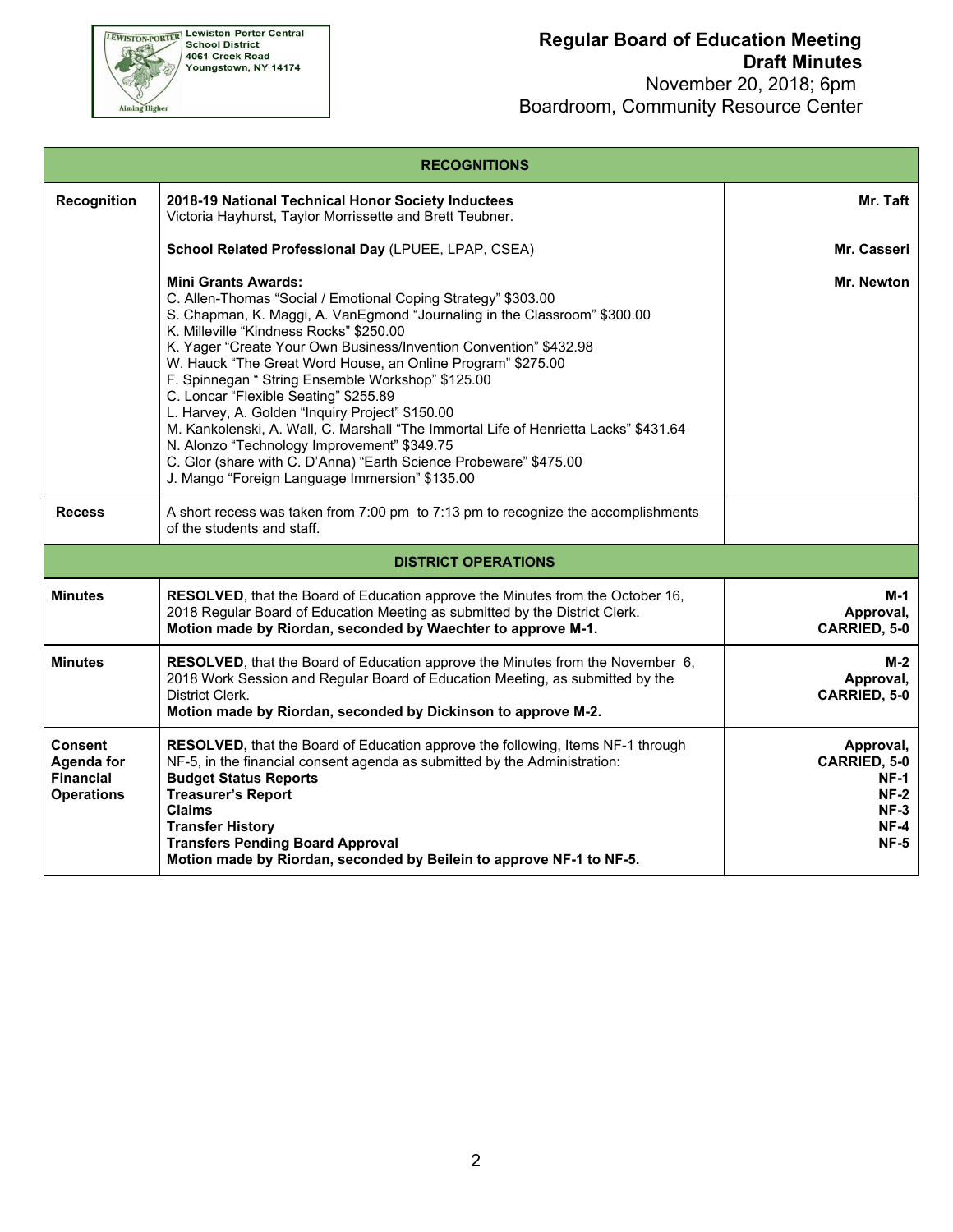

 November 20, 2018; 6pm Boardroom, Community Resource Center

#### **OLD BUSINESS**

| <b>No old Business</b>                                                 |                                                                                                                                                                                                                                                                                                             |                                                 |
|------------------------------------------------------------------------|-------------------------------------------------------------------------------------------------------------------------------------------------------------------------------------------------------------------------------------------------------------------------------------------------------------|-------------------------------------------------|
|                                                                        | <b>NEW BUSINESS - ADMINISTRATION</b>                                                                                                                                                                                                                                                                        |                                                 |
| <b>Policy Revision</b><br>Acceptance of the<br><b>First Reading</b>    | <b>NA-1</b><br>Approval,<br>CARRIED, 5-0                                                                                                                                                                                                                                                                    |                                                 |
| <b>Policy Deletion</b><br><b>Acceptance of First</b><br>Reading        | <b>RESOLVED</b> , at the first reading, that the Lewiston-Porter Board of Education<br>accept the following policy for deletion;<br>Policy 5320, Expenditures of School District Funds<br>Motion made by Riordan, seconded by Waechter to approve NA-2.                                                     | <b>NA-2</b><br>Approval,<br><b>CARRIED, 5-0</b> |
| <b>Policy Revision</b><br>Approval of the<br><b>Second Reading</b>     | RESOLVED, at the second reading, that the Lewiston-Porter Board of<br>Education approve the following policies;<br>Policy Section, 3000 Community Relations<br>Motion made by Riordan, seconded by Beilein to approve NA-3.                                                                                 | $NA-3$<br>Approval,<br><b>CARRIED, 5-0</b>      |
| <b>Approval to Dispose</b><br><b>Obsolete Textbooks</b>                | RESOLVED, that the Lewiston-Porter Board of Education approve the<br>requests to dispose of textbooks as submitted by administration.<br>Motion made by Riordan, seconded by Waechter to approve NA-4.                                                                                                      | $NA-4$<br>Approval,<br><b>CARRIED, 5-0</b>      |
| <b>Approval of</b><br><b>Expenditure from</b><br><b>Repair Reserve</b> | <b>RESOLVED</b> , that the Lewiston-Porter Board of Education approve the request<br>to expend \$577,000 from the repair reserve to make capital repair<br>improvements and mechanical upgrades at the Community Resource Center<br>building.<br>Motion made by Riordan, seconded by Waechter approve NA-5. | <b>NA-5</b><br>Approval,<br><b>CARRIED, 5-0</b> |
| <b>Approval to Dispose</b><br><b>Equipment</b>                         | RESOLVED, that the Lewiston-Porter Board of Education approve the<br>requests to dispose of equipment as submitted by administration.<br>Motion made by Riordan, seconded by Waechter to approve NA-6.                                                                                                      | <b>NA-6</b><br>Approval,<br>CARRIED, 5-0        |
| <b>Appointment of the</b><br><b>Foster Care Liaison</b>                | RESOLVED, that the Lewiston-Porter Board of Education appoint Dr. Barbara<br>Godshall as the Foster Care Liaison for the 2018-19 school year.<br>Motion made by Riordan, seconded by Dickinson to approve NA-7.                                                                                             | <b>NA-7</b><br>Approval,<br>CARRIED, 5-0        |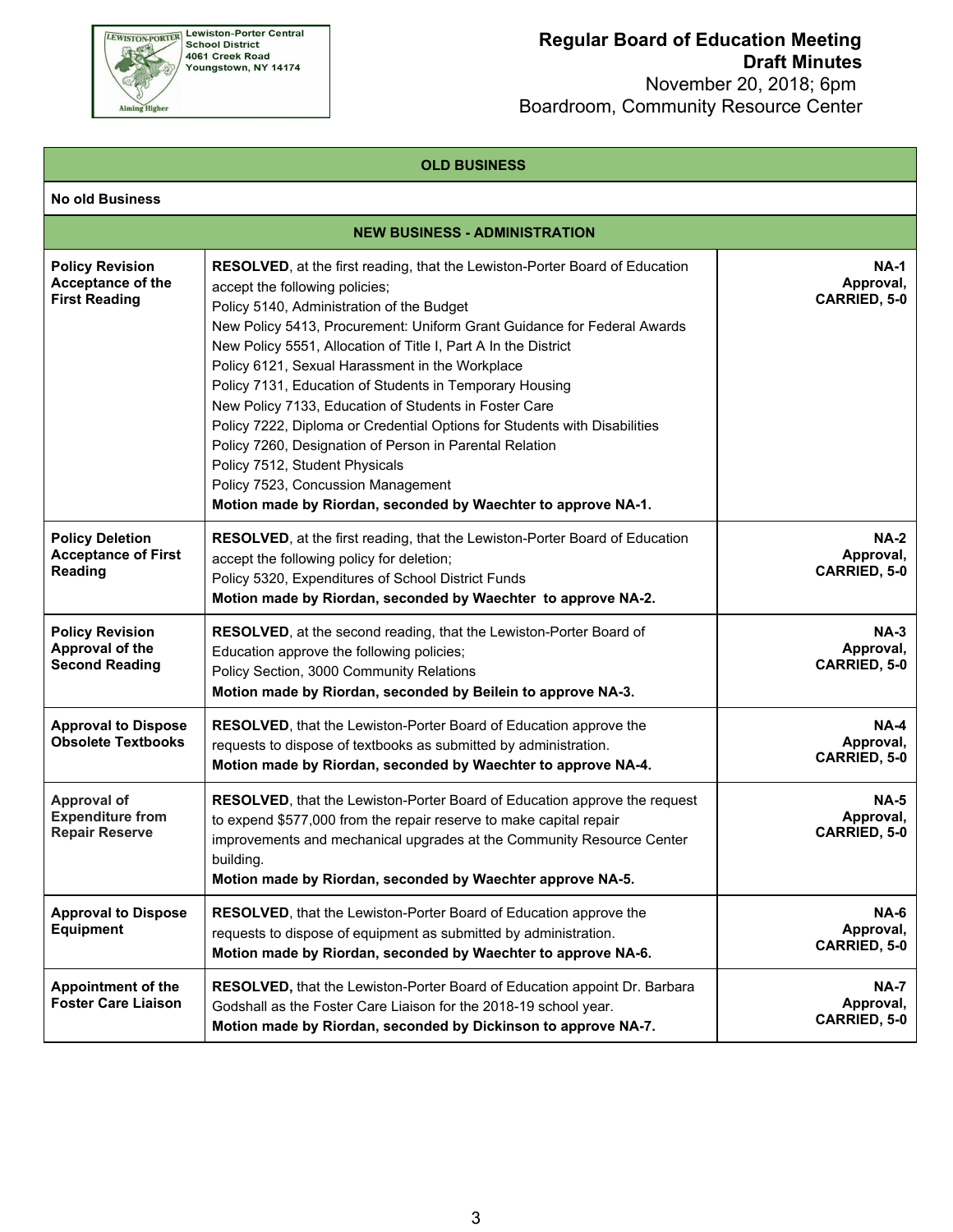

| <b>PUPIL PERSONNEL</b>                                                    |                                                                                                                                                                                                                                                                                                                                                                                                                                                                                                                                                             |                                                 |  |  |  |  |
|---------------------------------------------------------------------------|-------------------------------------------------------------------------------------------------------------------------------------------------------------------------------------------------------------------------------------------------------------------------------------------------------------------------------------------------------------------------------------------------------------------------------------------------------------------------------------------------------------------------------------------------------------|-------------------------------------------------|--|--|--|--|
| Recommendatio<br>ns for CSE<br><b>Placement and</b><br><b>Amendments</b>  | <b>RESOLVED, upon the recommendation of the Superintendent of Schools,</b><br>that the Board of Education accept the recommendations and amendments<br>of the Committee on Special Education for the May 24, September 26, 27, October<br>6, 9, 11, 12, 15, 17, 22, 23, 24, 25, 29, and November 5, 2018 meeting for the<br>2018-2019 school year, and approve the authorization of funds to implement the<br>special education programs and services consistent with such recommendations.<br>Motion made by Riordan, seconded by Beilein to approve NP-1. | <b>NP-1</b><br>Approval,<br><b>CARRIED, 5-0</b> |  |  |  |  |
| Recommendatio<br>ns for CPSE<br><b>Placement and</b><br><b>Amendments</b> | <b>RESOLVED, upon the recommendation of the Superintendent of Schools,</b><br>that the Board of Education accept the recommendations and amendments<br>of the Committee on Preschool Special Education for the October 17, and<br>November 8, 9, 2018 meeting for the 2018-2019 school year and approve the<br>authorization of funds to implement the special education programs and services<br>consistent with such recommendations.<br>Motion made by Riordan, seconded by Dickinson to approve NP-2.                                                   | $NP-2$<br>Approval,<br><b>CARRIED, 5-0</b>      |  |  |  |  |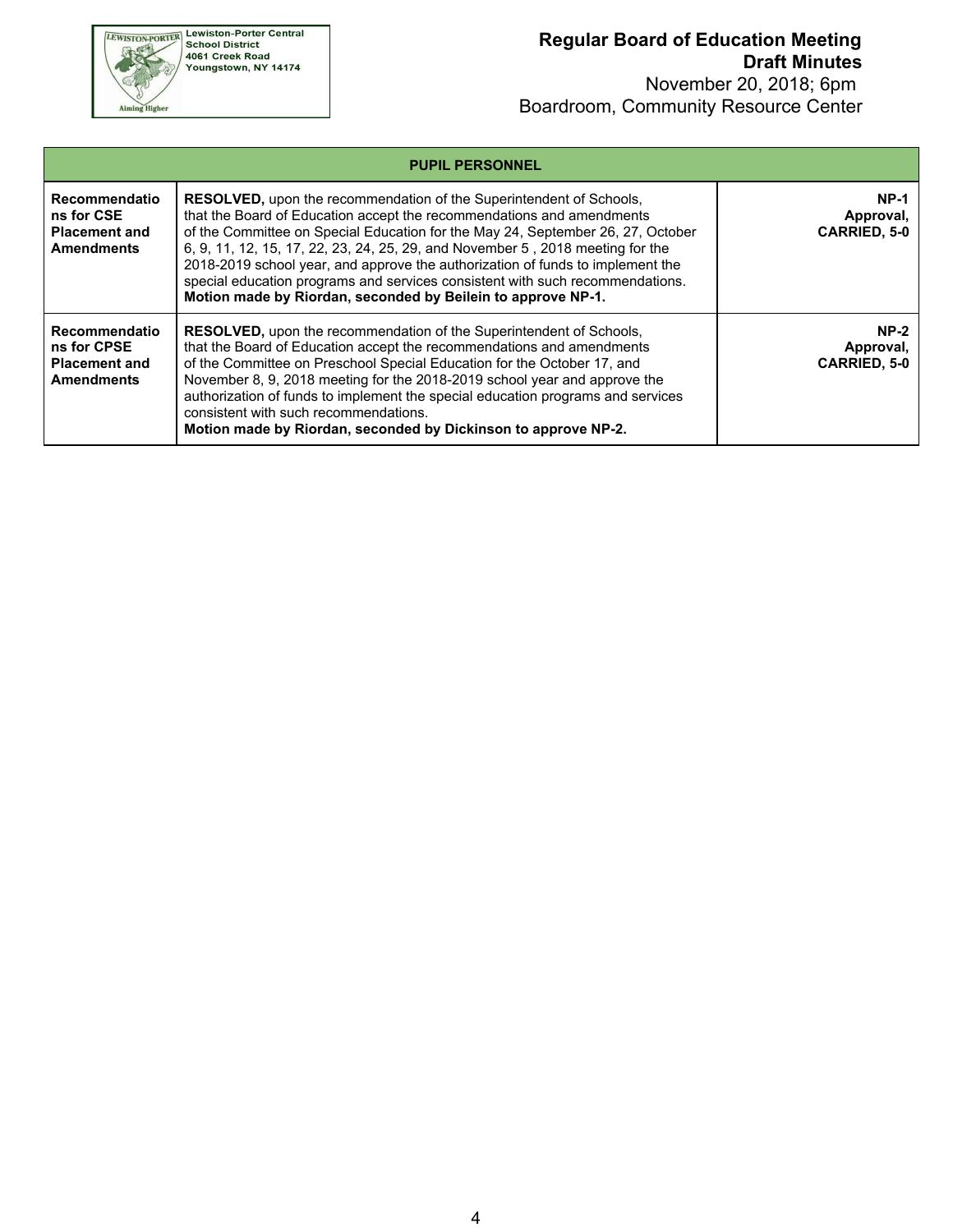

| <b>PERSONNEL - CONSENT AGENDA</b>            |                                                                                                                                                                                                                                                                                                                                                                        |                           |  |                                                                                                                                                                     |                   |               |  |             |
|----------------------------------------------|------------------------------------------------------------------------------------------------------------------------------------------------------------------------------------------------------------------------------------------------------------------------------------------------------------------------------------------------------------------------|---------------------------|--|---------------------------------------------------------------------------------------------------------------------------------------------------------------------|-------------------|---------------|--|-------------|
|                                              | Motion made by Riordan, seconded by Waechter to approve the Personnel<br>Consent Agenda combining item PRNI, PLNI, PAI, PASI, PACC, PAC, PSR.                                                                                                                                                                                                                          | Approval,<br>CARRIED, 5-0 |  |                                                                                                                                                                     |                   |               |  |             |
| <b>Resignations/</b><br><b>Rescissions -</b> | RESOLVED, upon the recommendation of the Superintendent of Schools, that<br>the Board of Education accept the consent agenda for resignations/rescissions.                                                                                                                                                                                                             |                           |  |                                                                                                                                                                     |                   |               |  |             |
| <b>Non-Instructional</b>                     | <b>Name</b>                                                                                                                                                                                                                                                                                                                                                            | <b>Date</b>               |  | <b>Position</b>                                                                                                                                                     |                   | Reason        |  | <b>PRNI</b> |
|                                              | Justin Brayley                                                                                                                                                                                                                                                                                                                                                         | 10/17/18                  |  | Cleaner                                                                                                                                                             |                   | Termination   |  |             |
|                                              |                                                                                                                                                                                                                                                                                                                                                                        |                           |  |                                                                                                                                                                     |                   |               |  |             |
| Leaves -                                     | RESOLVED, upon the recommendation of the Superintendent of Schools, that<br>the Board of Education accept the consent agenda for unpaid leaves of Absence.                                                                                                                                                                                                             |                           |  |                                                                                                                                                                     |                   |               |  |             |
|                                              | Name                                                                                                                                                                                                                                                                                                                                                                   | <b>Date</b>               |  | <b>Position</b>                                                                                                                                                     |                   | <b>Reason</b> |  |             |
| <b>Non-Instructional</b>                     | <b>Terese Skimin</b>                                                                                                                                                                                                                                                                                                                                                   | 11/26/18 - 11/30/18       |  | <b>Teacher Aide</b>                                                                                                                                                 |                   | Personal      |  | <b>PLNI</b> |
|                                              |                                                                                                                                                                                                                                                                                                                                                                        |                           |  |                                                                                                                                                                     |                   |               |  |             |
| <b>Appointments -</b>                        |                                                                                                                                                                                                                                                                                                                                                                        |                           |  | RESOLVED, upon the recommendation of the Superintendent of Schools, that the<br>Board of Education accept the consent agenda for the following Annual appointments. |                   |               |  | <b>PAI</b>  |
| Annual                                       |                                                                                                                                                                                                                                                                                                                                                                        | <b>Appointment</b>        |  |                                                                                                                                                                     |                   |               |  |             |
|                                              | <b>Name</b>                                                                                                                                                                                                                                                                                                                                                            | <b>Date</b>               |  |                                                                                                                                                                     |                   | <b>Salary</b> |  |             |
|                                              | Daniel Behm<br>2018-2019<br>International Students Tutor<br>\$23.62 hrly                                                                                                                                                                                                                                                                                               |                           |  |                                                                                                                                                                     |                   |               |  |             |
| <b>Appointments -</b>                        | RESOLVED, upon the recommendation of the Superintendent of Schools, that<br>the Board of Education accept the consent agenda for substitute appointments,<br>without benefits, except as required by law, to be utilized on an as needed basis<br>at the discretion of the Superintendent. Services shall be at-will and at the<br>pleasure of the Board of Education. |                           |  |                                                                                                                                                                     |                   |               |  |             |
| Substitutes-<br>Instructional                | Name                                                                                                                                                                                                                                                                                                                                                                   | <b>Date</b>               |  | <b>Position</b>                                                                                                                                                     | <b>Daily Rate</b> |               |  | <b>PASI</b> |
|                                              | *Connor Caso                                                                                                                                                                                                                                                                                                                                                           | 11/20/18                  |  | Non-certified                                                                                                                                                       | \$85.00           |               |  |             |
|                                              | Ann Perno                                                                                                                                                                                                                                                                                                                                                              | 11/20/18                  |  | Non-certified                                                                                                                                                       | \$85.00           |               |  |             |
|                                              | Anika Fetzner                                                                                                                                                                                                                                                                                                                                                          | 11/20/18                  |  | Non-certified                                                                                                                                                       | \$85.00           |               |  |             |
|                                              | Kenneth Nyland                                                                                                                                                                                                                                                                                                                                                         | 11/20/18                  |  | Non-certified                                                                                                                                                       | \$85.00           |               |  |             |
|                                              | Christina Tolli                                                                                                                                                                                                                                                                                                                                                        | 11/20/18                  |  | Non-certified                                                                                                                                                       | \$85.00           |               |  |             |
|                                              | Paula Rydelek                                                                                                                                                                                                                                                                                                                                                          | 11/20/18                  |  | Certified                                                                                                                                                           | \$97.00           |               |  |             |
|                                              | <b>Holly Martin</b>                                                                                                                                                                                                                                                                                                                                                    | 11/20/18                  |  | Certified<br>\$97.00                                                                                                                                                |                   |               |  |             |
|                                              | Andrea Costrino<br>11/20/18<br>Certified<br>\$97.00                                                                                                                                                                                                                                                                                                                    |                           |  |                                                                                                                                                                     |                   |               |  |             |
|                                              | *Pending fingerprint clearance                                                                                                                                                                                                                                                                                                                                         |                           |  |                                                                                                                                                                     |                   |               |  |             |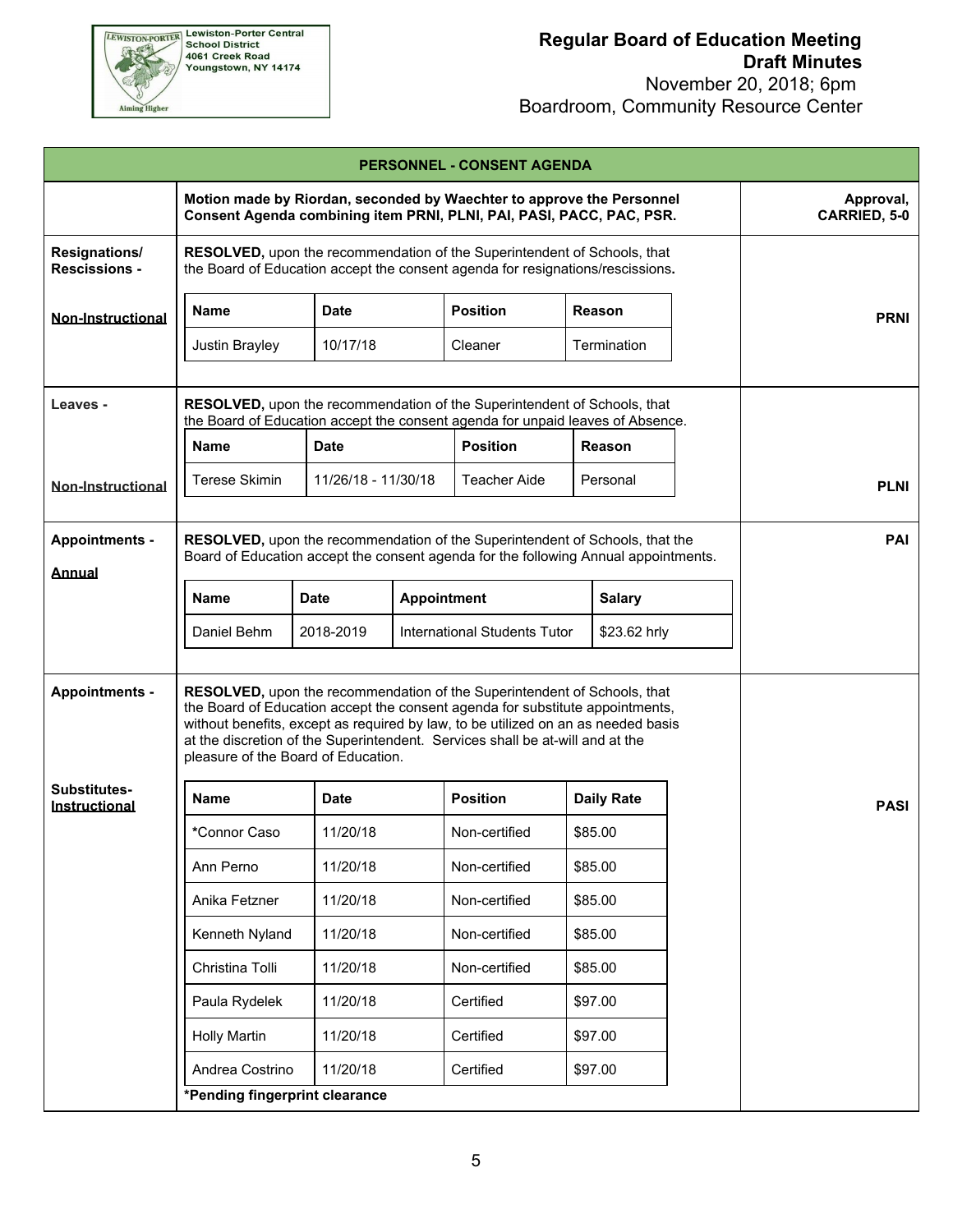

| <b>Appointments -</b>                                 | RESOLVED, upon the recommendation of the Superintendent of Schools, that<br>the Board of Education accept the consent agenda for Co-Curricular & Extra-<br>Curricular appointments. |                                                                                                                                                                  |         |                 |                                  |                |  | <b>PACC</b> |
|-------------------------------------------------------|-------------------------------------------------------------------------------------------------------------------------------------------------------------------------------------|------------------------------------------------------------------------------------------------------------------------------------------------------------------|---------|-----------------|----------------------------------|----------------|--|-------------|
|                                                       | <b>Name</b>                                                                                                                                                                         | <b>Appointment</b>                                                                                                                                               |         | Category/Step   |                                  | <b>Stipend</b> |  |             |
| <b>Co-Curricular &amp;</b><br><b>Extra-Curricular</b> | Matthew DiVita                                                                                                                                                                      | <b>HS Musical</b><br><b>Production Tech</b>                                                                                                                      | $VII-1$ |                 |                                  | \$1,011        |  |             |
|                                                       | <b>Matthew Myers</b>                                                                                                                                                                | <b>HS Musical Set</b><br>Construction                                                                                                                            | $VI-1$  |                 | \$1,370                          |                |  |             |
| <b>Appointments -</b>                                 | RESOLVED, upon the recommendation of the Superintendent of Schools, that<br>the Board of Education accept the consent agenda for Coaching appointments.<br><b>Spring 2018-2019</b>  |                                                                                                                                                                  |         |                 |                                  |                |  | <b>PAC</b>  |
| Coaching                                              | <b>Name</b>                                                                                                                                                                         | <b>Appointment</b>                                                                                                                                               |         | Category/Step   |                                  | <b>Stipend</b> |  |             |
|                                                       | Mark Waple                                                                                                                                                                          | V. Baseball Head                                                                                                                                                 |         | $I-3$           |                                  | \$5,960        |  |             |
|                                                       | Patrick Krawczyk                                                                                                                                                                    | JV. Baseball Head                                                                                                                                                |         | $III-3$         |                                  | \$3,470        |  |             |
|                                                       | Jon Hoover                                                                                                                                                                          | Mod. Baseball Head                                                                                                                                               |         | $IV-3$          |                                  | \$2,373        |  |             |
|                                                       | Joseph Rizzo                                                                                                                                                                        | Asst. Baseball<br>Coach                                                                                                                                          |         | $VIII-3$        |                                  | \$2,580        |  |             |
|                                                       | Chris D'Anna                                                                                                                                                                        | V. Softball Head                                                                                                                                                 |         | $I-3$           |                                  | \$5,960        |  |             |
|                                                       | Eric D'Anna                                                                                                                                                                         | Asst. Softball Coach                                                                                                                                             |         | $VIII-3$        |                                  | \$2,580        |  |             |
|                                                       | Richard Lindamer                                                                                                                                                                    | V. Boys' Track                                                                                                                                                   |         | $II-3$          |                                  | \$4,416        |  |             |
|                                                       | Rene Lombardo                                                                                                                                                                       | JV. Boys' Track                                                                                                                                                  |         | $III-3$         |                                  | \$3,470        |  |             |
|                                                       | Mark Johnson                                                                                                                                                                        | V. Girls' Track                                                                                                                                                  |         | $II-3$          |                                  | \$4,416        |  |             |
|                                                       | Rachel Parker                                                                                                                                                                       | JV. Girls' Track                                                                                                                                                 |         | $III-1$         |                                  | \$2,523        |  |             |
|                                                       | <b>Scott Townsend</b>                                                                                                                                                               | Boys' Tennis Head                                                                                                                                                |         | $II-3$          |                                  | \$4,416        |  |             |
|                                                       | Marc Lombardo                                                                                                                                                                       | V. Boys' Lacrosse                                                                                                                                                |         | $II-2$          |                                  | \$3,783        |  |             |
|                                                       | Daniel Behm                                                                                                                                                                         | JV. Boys' Lacrosse                                                                                                                                               |         | $III-1$         |                                  | \$2,523        |  |             |
| <b>Salary Revision</b>                                |                                                                                                                                                                                     | RESOLVED, upon the recommendation of the Superintendent of Schools, that<br>the Board of Education accept the consent agenda for the following salary revisions. |         |                 |                                  |                |  | <b>PSR</b>  |
|                                                       | <b>Name</b>                                                                                                                                                                         | <b>Date</b>                                                                                                                                                      |         | <b>Position</b> |                                  | <b>Salary</b>  |  |             |
|                                                       | Marisa Barile                                                                                                                                                                       | Retro - 7/1/18                                                                                                                                                   |         |                 | <b>District Clerk</b><br>\$9,500 |                |  |             |
|                                                       |                                                                                                                                                                                     |                                                                                                                                                                  |         |                 |                                  |                |  |             |